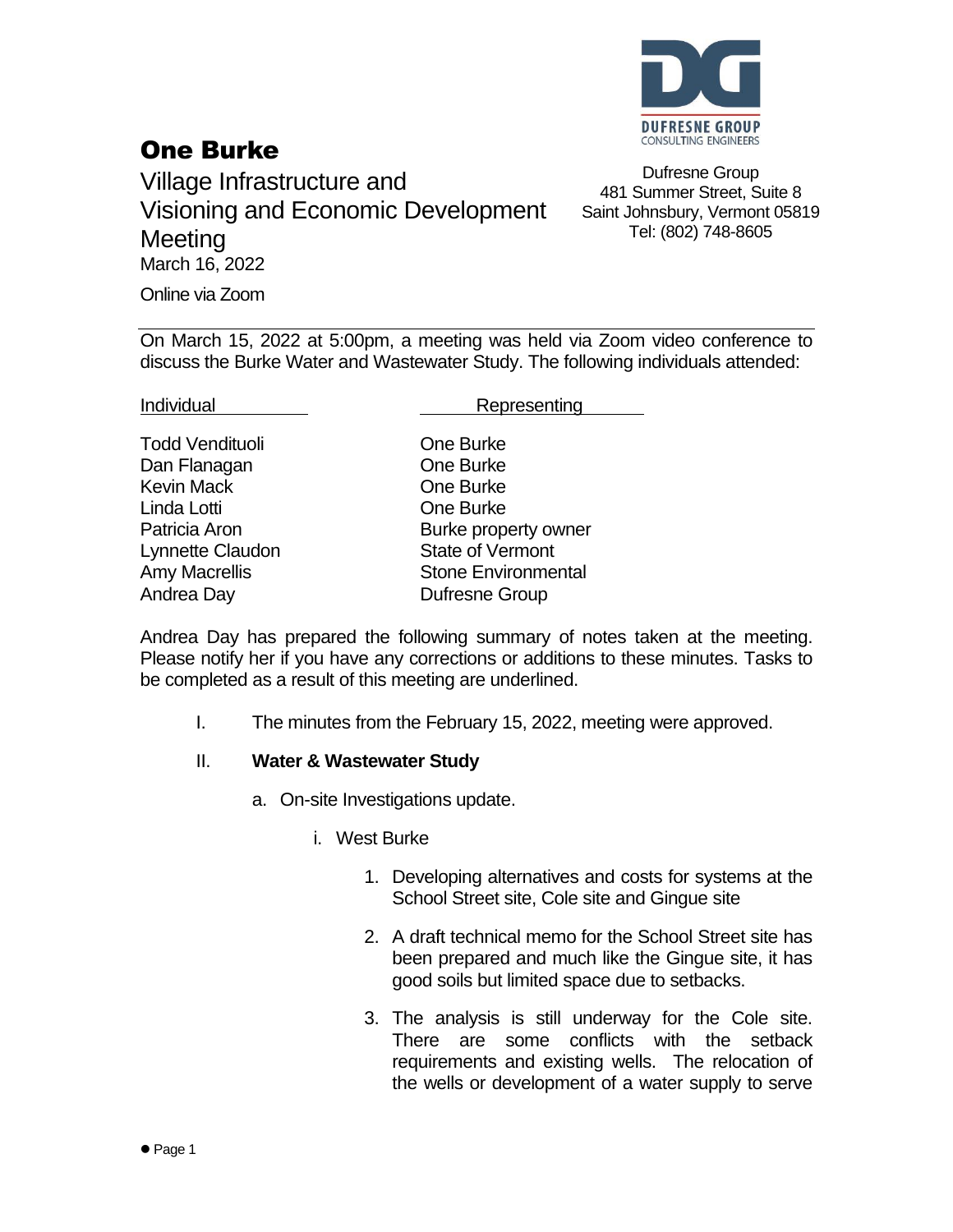the wells that would have to be abandoned is an eligible expense. Preliminary calculations are showing the site has a capacity of 20,000-40,000 gallons per day which is less that the potential at the other sites (when setbacks are not considered) because the slope of the water table is flatter which means the water flows slower under the site. The material is sandy which likely won't cause any issues with the analysis of the wastewater disposal once the system footprint is determined.

- ii. East Burke
	- 1. Still no word from DHP on requirements for investigation of the property on Rt114.
	- 2. Working on the requirements for appraisal of the Burke Mtn wastewater disposal system. Will need to develop a scope and fee and request a loan amendment with the State to cover the costs, which have been determined to be eligible. Kevin Mack has been involved in the discussions with the State and the Receiver is aware of the study and interest in using the system to serve the village. The results of the appraisal would be beneficial to both the Town and Burke Mountain. Andrea is currently working on identifying a qualified, licensed appraiser.

### b. Next steps

- i. Finalize sizing and layouts for wastewater disposal sites in West Burke.
- ii. Develop cost estimates.
- iii. Summarize alternatives. The alternative analysis will include how the costs will be impacted by potential funding packages and what individuals could expect their costs to be.
- iv. Present information to the public for West Burke in Spring 2022 after presenting to the selectboard.
- v. Field investigations for East Burke in Spring 2022 with alternative information ready for presentation in Summer 2022.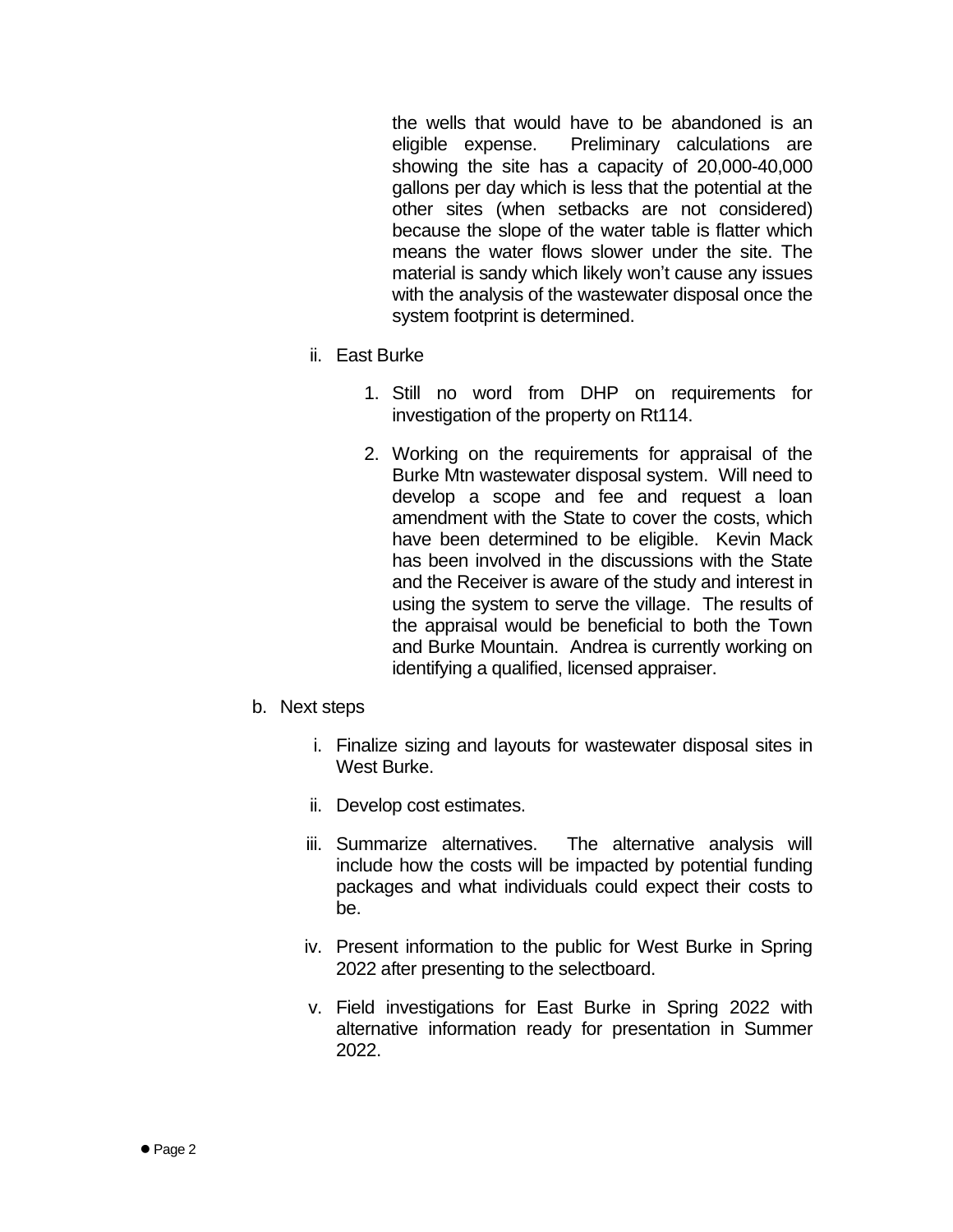- c. Funding
	- i. Priority List Application for West Burke WW
		- 1. Submitted 2/28, should have an update in April.
	- ii. Once overall costs are known for wastewater disposal alternatives and an alternative is selected, the Town and/or One Burke and/or the Village of West Burke and/or East Burke Fire District should start pursuing as many funding avenues as possible. If discrete parts of the project, such as land purchase, can be broke off of the main project and funded separately that may improve the overall funding package. Funding sources include ARPA grants, DEC grants – pollution control grant, Drinking water grants, Rural Development and others.

### III. **Other items**

- One Burke
	- o Board updates none
- Strawberry Festival is scheduled for June 24. DG and Stone will prepare information to share with the public on the Village Wastewater Study at the Festival.
- West Burke Library
	- o The Village received a \$25,000 grant from Preservation Trust of Vermont to work towards the needed improvements at the library. The needs include: a new well, electrical, vestibule at the back entrance, and an ADA complaint bathroom which will require access from the second floor to the lower level. The grant requires a \$25,000 match which is being worked on.
- Public Outreach
	- o Once we have information to present to the public, a strong public outreach effort needs to be made to share information about the potential benefits the system may provide.
- Village Wastewater Panel
	- o To gather information from Villages that have gone through or are going through the same process Burke is